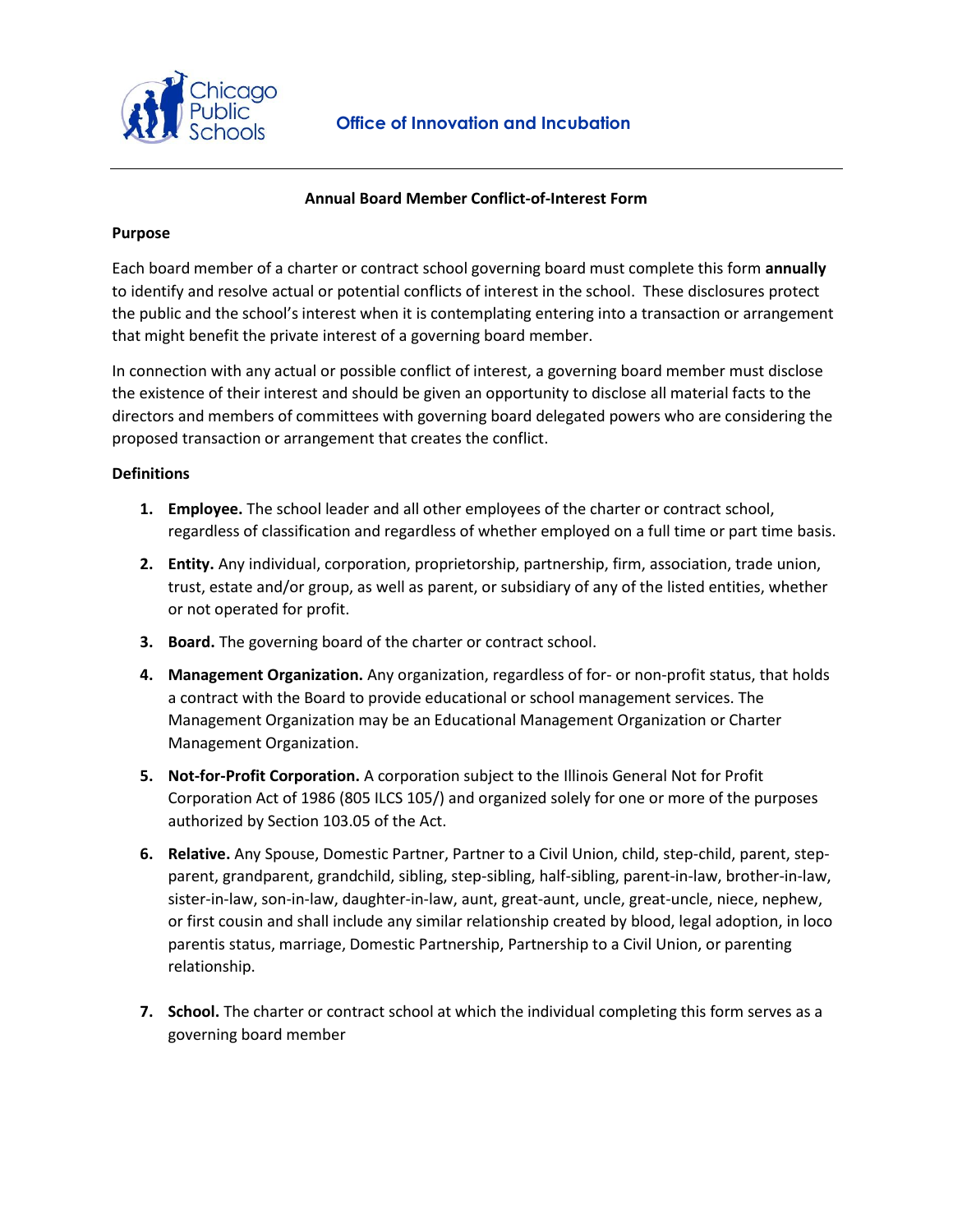# **Conflict-of-Interest Questionnaire**

Please complete this questionnaire in its entirety. The Personal Information section requires narrative responses. For all other sections (Nepotism, Gifts, Conflicts of Interest), please circle a Yes or No response, and enter a written explanation if directed. The purpose of the narrative is to provide sufficient detail to assess whether a conflict may exist. Attach additional sheets as necessary.

Once you have completed the questionnaire, please sign and date in the space provided and return it to the appropriate School official, who will submit it via Epicenter to the Office of Innovation & Incubation within Chicago Public Schools.

Please note that this form is a public document and will be available for review by any member of the school community or the general public upon request.

**School Name:** \_\_\_\_\_\_\_\_\_\_\_\_\_\_\_\_\_\_\_\_\_\_\_\_\_\_\_\_\_\_\_\_\_\_\_\_\_\_\_\_\_

#### **Personal Information**

| <b>Full Legal Name:</b>        |  |
|--------------------------------|--|
| Occupation/Company/Title:      |  |
| <b>Business Email Address:</b> |  |
| <b>Business Phone Number:</b>  |  |

\_\_\_\_\_\_\_\_\_\_\_\_\_\_\_\_\_\_\_\_\_\_\_\_\_\_\_\_\_\_\_\_\_\_\_\_\_\_\_\_\_\_\_\_\_\_\_\_\_\_\_\_\_\_\_\_\_\_\_\_\_\_\_\_\_\_\_\_\_\_\_\_\_\_\_\_\_\_

- 1. When were you elected or appointed to the Board? \_\_\_\_\_\_\_\_\_\_\_\_\_\_\_\_\_\_\_\_\_\_\_\_\_\_\_\_
- 2. When did your current term as a Board member start and when does it expire?

**Nepotism** (*Provide a brief narrative in the space below for any Yes response)*

1. Are you or any of your relatives currently employed at the School?



2. Are you or any of your relatives currently working at the School independently (e.g., as a contractor, consultant or agent)?

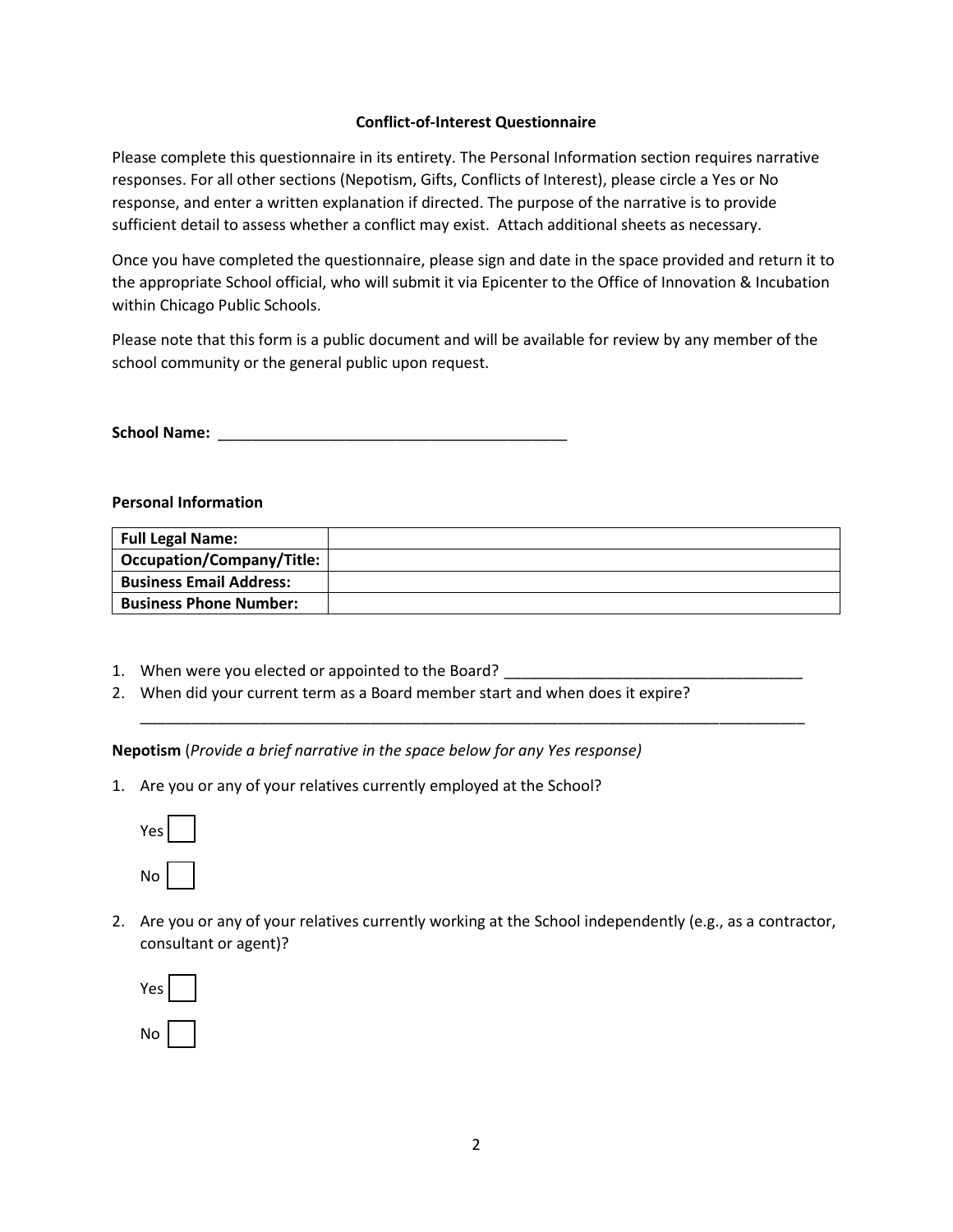3. Do you or any of your relatives have a close personal relationship with the School or any individual(s) associated with the School that could make it difficult for you to execute your duties as a board member in an independent manner?

| 'es l<br>Y |  |
|------------|--|
| No         |  |

Narrative (*please ensure that you include the number of the question that the response references*):

\_\_\_\_\_\_\_\_\_\_\_\_\_\_\_\_\_\_\_\_\_\_\_\_\_\_\_\_\_\_\_\_\_\_\_\_\_\_\_\_\_\_\_\_\_\_\_\_\_\_\_\_\_\_\_\_\_\_\_\_\_\_\_\_\_\_\_\_\_\_\_\_\_\_\_\_\_\_\_\_\_\_\_\_\_ \_\_\_\_\_\_\_\_\_\_\_\_\_\_\_\_\_\_\_\_\_\_\_\_\_\_\_\_\_\_\_\_\_\_\_\_\_\_\_\_\_\_\_\_\_\_\_\_\_\_\_\_\_\_\_\_\_\_\_\_\_\_\_\_\_\_\_\_\_\_\_\_\_\_\_\_\_\_\_\_\_\_\_\_\_ \_\_\_\_\_\_\_\_\_\_\_\_\_\_\_\_\_\_\_\_\_\_\_\_\_\_\_\_\_\_\_\_\_\_\_\_\_\_\_\_\_\_\_\_\_\_\_\_\_\_\_\_\_\_\_\_\_\_\_\_\_\_\_\_\_\_\_\_\_\_\_\_\_\_\_\_\_\_\_\_\_\_\_\_\_ \_\_\_\_\_\_\_\_\_\_\_\_\_\_\_\_\_\_\_\_\_\_\_\_\_\_\_\_\_\_\_\_\_\_\_\_\_\_\_\_\_\_\_\_\_\_\_\_\_\_\_\_\_\_\_\_\_\_\_\_\_\_\_\_\_\_\_\_\_\_\_\_\_\_\_\_\_\_\_\_\_\_\_\_\_

**Gifts** (*Provide a brief narrative in the space provided for any Yes response.*)

1. Have you or any of your relatives received, directly or indirectly, any food, entertainment, service or other thing of value over \$50 (or \$100 cumulative from any one source) from any Entity engaged in any transaction with the School?

| es |  |
|----|--|
| No |  |

2. Have you or any of your relatives received, directly or indirectly, any food, entertainment, service or other thing of value over \$50 (or \$100 cumulative from any one source) from any Entity soliciting work or business from your School?

| Yes |  |
|-----|--|
| No  |  |

Narrative (*please ensure that you include the number of the question that the response references*):

\_\_\_\_\_\_\_\_\_\_\_\_\_\_\_\_\_\_\_\_\_\_\_\_\_\_\_\_\_\_\_\_\_\_\_\_\_\_\_\_\_\_\_\_\_\_\_\_\_\_\_\_\_\_\_\_\_\_\_\_\_\_\_\_\_\_\_\_\_\_\_\_\_\_\_\_\_\_\_\_\_\_\_\_\_ \_\_\_\_\_\_\_\_\_\_\_\_\_\_\_\_\_\_\_\_\_\_\_\_\_\_\_\_\_\_\_\_\_\_\_\_\_\_\_\_\_\_\_\_\_\_\_\_\_\_\_\_\_\_\_\_\_\_\_\_\_\_\_\_\_\_\_\_\_\_\_\_\_\_\_\_\_\_\_\_\_\_\_\_\_ \_\_\_\_\_\_\_\_\_\_\_\_\_\_\_\_\_\_\_\_\_\_\_\_\_\_\_\_\_\_\_\_\_\_\_\_\_\_\_\_\_\_\_\_\_\_\_\_\_\_\_\_\_\_\_\_\_\_\_\_\_\_\_\_\_\_\_\_\_\_\_\_\_\_\_\_\_\_\_\_\_\_\_\_\_ \_\_\_\_\_\_\_\_\_\_\_\_\_\_\_\_\_\_\_\_\_\_\_\_\_\_\_\_\_\_\_\_\_\_\_\_\_\_\_\_\_\_\_\_\_\_\_\_\_\_\_\_\_\_\_\_\_\_\_\_\_\_\_\_\_\_\_\_\_\_\_\_\_\_\_\_\_\_\_\_\_\_\_\_\_

**Conflict of Interest** (*Provide a brief narrative in the space provided for any Yes response*)

1. Are you or any of your relatives an officer or member of an Entity that conducts business or has a relationship with the School?

Yes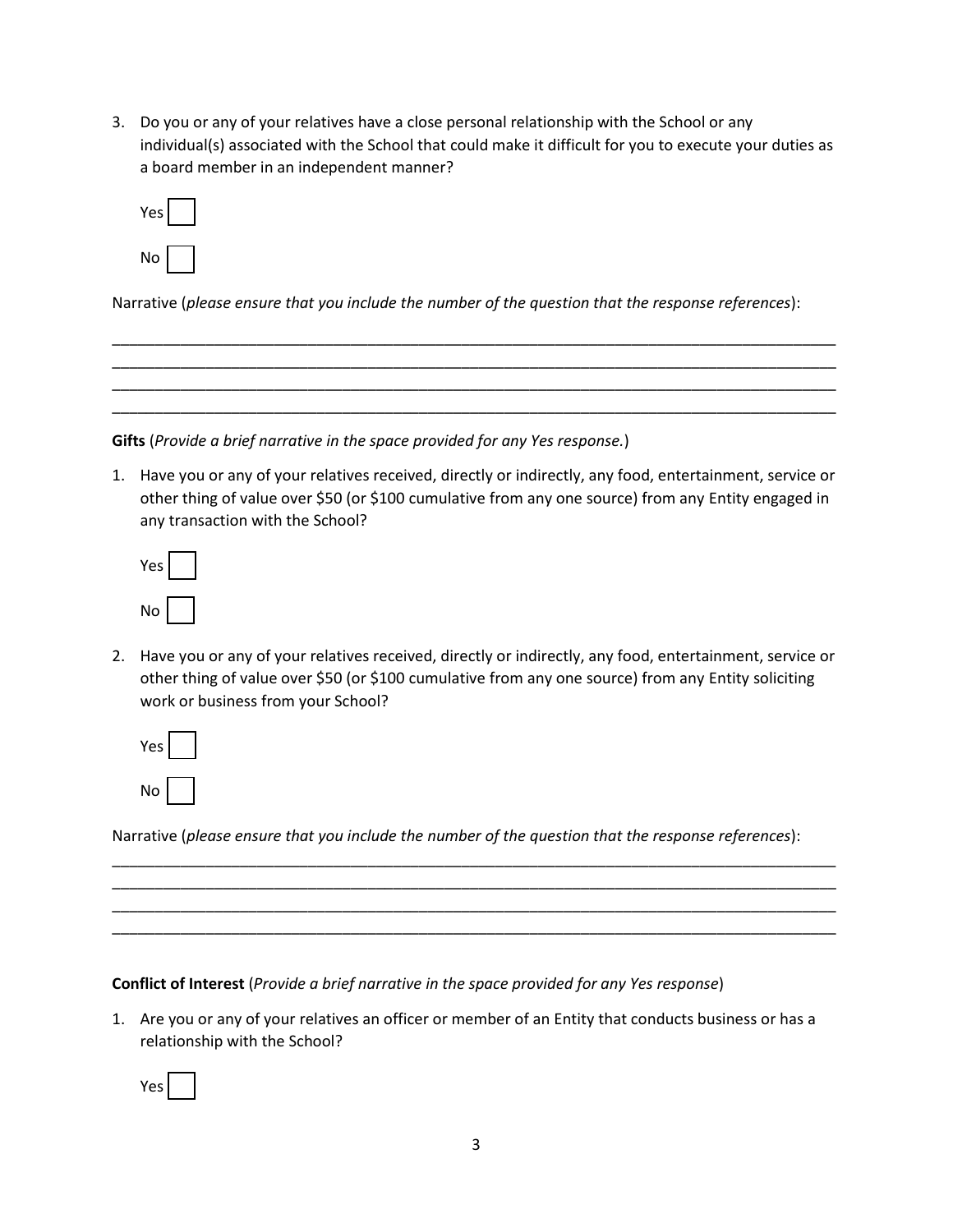No

2. Do you or any of your relatives have any ownership interest in any Entity that does business with the School? Ownership interest means voting power in a corporation, profits interest in a partnership, or beneficial interest in a trust.



3. Have you or any of your relatives ever served on the board of any Entity in which the School invests?



4. Do you or any of your relatives have any contractual agreements with the School?



5. Do you or any of your relatives have any ownership interest or derive any income from the School or any Management Organization associated with the Charter School?



6. Do you or any of your relatives have any contractual agreements with any other board member of the School?



7. Have you or any of your relatives leased or sold any real property to the School?



8. To the best of your knowledge, are there any other situations not described in the previous questions which may create or give the appearance of a conflict of interest between you or any of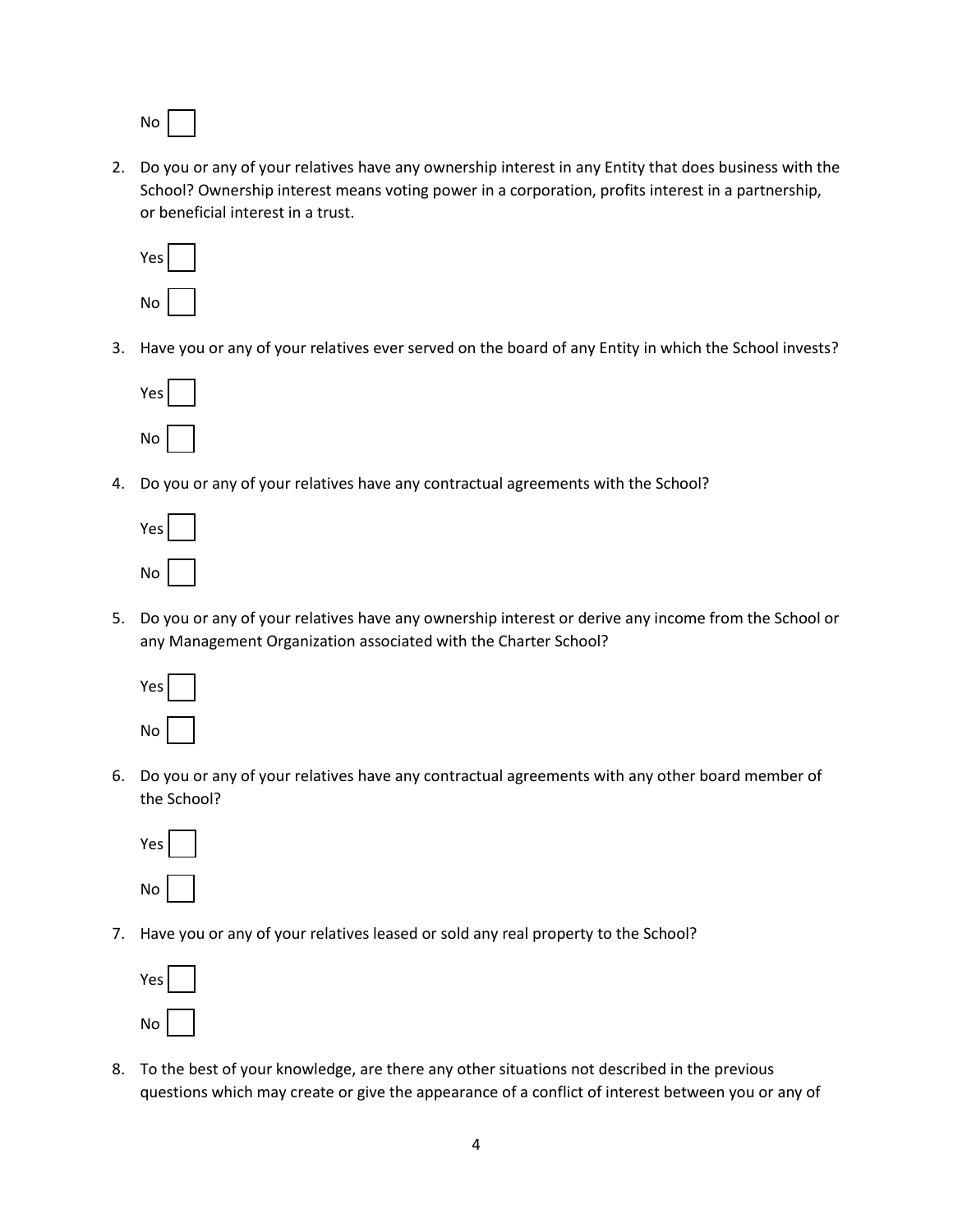your relatives and the School, or would make it difficult for you to discharge the duties of your office in an independent manner?



Narrative (*please ensure that you include the number of the question that the response references*):

\_\_\_\_\_\_\_\_\_\_\_\_\_\_\_\_\_\_\_\_\_\_\_\_\_\_\_\_\_\_\_\_\_\_\_\_\_\_\_\_\_\_\_\_\_\_\_\_\_\_\_\_\_\_\_\_\_\_\_\_\_\_\_\_\_\_\_\_\_\_\_\_\_\_\_\_\_\_\_\_\_\_\_\_\_ \_\_\_\_\_\_\_\_\_\_\_\_\_\_\_\_\_\_\_\_\_\_\_\_\_\_\_\_\_\_\_\_\_\_\_\_\_\_\_\_\_\_\_\_\_\_\_\_\_\_\_\_\_\_\_\_\_\_\_\_\_\_\_\_\_\_\_\_\_\_\_\_\_\_\_\_\_\_\_\_\_\_\_\_\_ \_\_\_\_\_\_\_\_\_\_\_\_\_\_\_\_\_\_\_\_\_\_\_\_\_\_\_\_\_\_\_\_\_\_\_\_\_\_\_\_\_\_\_\_\_\_\_\_\_\_\_\_\_\_\_\_\_\_\_\_\_\_\_\_\_\_\_\_\_\_\_\_\_\_\_\_\_\_\_\_\_\_\_\_\_ \_\_\_\_\_\_\_\_\_\_\_\_\_\_\_\_\_\_\_\_\_\_\_\_\_\_\_\_\_\_\_\_\_\_\_\_\_\_\_\_\_\_\_\_\_\_\_\_\_\_\_\_\_\_\_\_\_\_\_\_\_\_\_\_\_\_\_\_\_\_\_\_\_\_\_\_\_\_\_\_\_\_\_\_\_

#### **Other Questions**

1. Other than your role as a governing board member of the School, do you currently serve as a public official? *Provide a brief narrative in the space provided if response is Yes.*

| es<br>I |  |
|---------|--|
| No      |  |

2. Have you previously/do you currently serve on any other governing boards? *Provide a brief narrative in the space provided if response is Yes.*

| Yes |  |  |
|-----|--|--|
| No  |  |  |

3. Have you read and do you understand the Board's approved bylaws? *Narrative needed only if response is No.*



4. Did you vote on the Board's bylaws (and/or any amendments to the bylaws made subsequent to your appointment/election to the Board)? *Narrative needed only if response is No.*